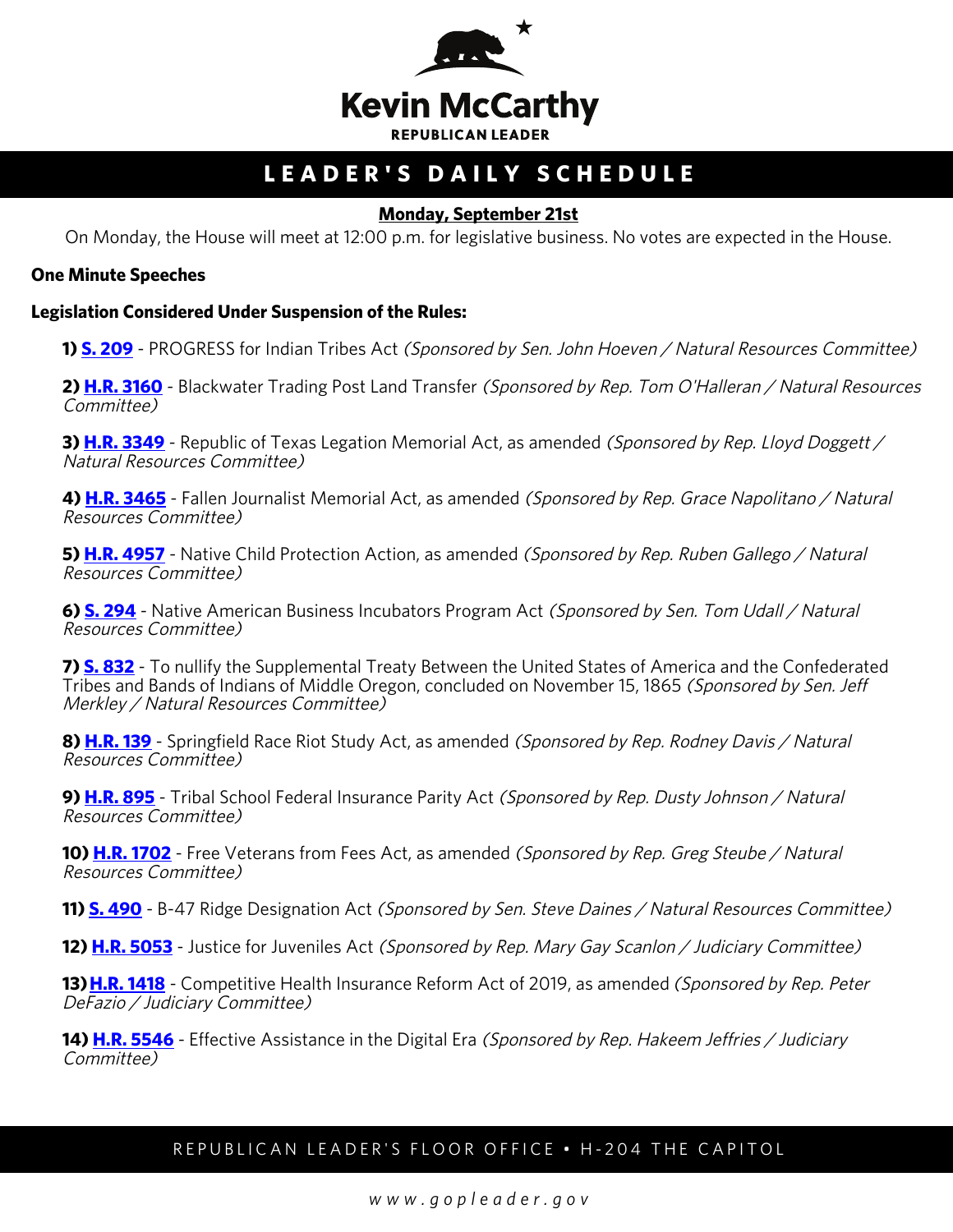

# LEADER'S DAILY SCHEDULE (Continued)

**15) <b>[S. 227](http://docs.house.gov/billsthisweek/20200921/BILLS-116s227-SUSv1.pdf)** - Savanna's Act (Sponsored by Sen. Lisa Murkowski / Judiciary Committee)

**16) [S. 982](http://docs.house.gov/billsthisweek/20200921/BILLS-116s982-SUS.pdf)** - Not Invisible Act of 2019 (Sponsored by Sen. Catherine Cortez Masto / Judiciary Committee)

**17) <b>[S. 1321](http://docs.house.gov/billsthisweek/20200921/BILLS-116s1321-SUS.pdf)** - Defending the Integrity of Voting Systems Act *(Sponsored by Sen. Richard Blumenthal / Judiciary* Committee)

**18) [S. 1380](http://docs.house.gov/billsthisweek/20200921/BILLS-116s1380-SUS.pdf)** - Due Process Protections Act (Sponsored by Sen. Dan Sullivan / Judiciary Committee)

**19) <b>H.R. 5602** - Domestic Terrorism Prevention Act of 2020, as amended *(Sponsored by Rep. Brad Schneider /* Judiciary Committee)

20) **[H.R. 6100](http://docs.house.gov/billsthisweek/20200921/BILLS-116hr6100-SUS.pdf)** - STOP FGM Act of 2020 (Sponsored by Rep. Sheila Jackson Lee / Judiciary Committee)

**21) [H.R. 5309](http://docs.house.gov/billsthisweek/20200921/BILLS-116hr5309-SUS.pdf)** - CROWN Act of 2020, as amended (Sponsored by Rep. Cedric Richmond / Judiciary Committee)

22) **H.R. 5322** - Ensuring Diversity in Community Banking Act, as amended (Sponsored by Rep. Gregory Meeks / Financial Services Committee)

**23) [H.R. 6934](http://docs.house.gov/billsthisweek/20200921/BILLS-116hr6934-SUS.pdf)** - To amend the CARES Act to require the uniform treatment of nationally recognized statistical rating organizations under certain programs carried out in response to the COVID–19 emergency, and for other purposes (Sponsored by Rep. Madeleine Dean / Financial Services Committee)

**24) [H.R. 7592](http://docs.house.gov/billsthisweek/20200921/BILLS-116hr7592-SUS.pdf)** - STIFLE Act of 2020 (Sponsored by Rep. Ben McAdams / Financial Services Committee)

**25) <b>[H.R. 6735](http://docs.house.gov/billsthisweek/20200921/BILLS-116hr6735-SUS.pdf)** - COVID-19 Fraud Prevention Act, as amended (Sponsored by Rep. Cindy Axne / Financial Services Committee)

**26) [H.R. 5698](http://docs.house.gov/billsthisweek/20200921/BILLS-116hr5698-SUS.pdf)** - Promoting Secure 5G Act of 2020 (Sponsored by Rep. William Timmons / Financial Services Committee)

**27) <b>[H.R. 6294](http://docs.house.gov/billsthisweek/20200921/BILLS-116hr6294-SUS.pdf)** - Improving Emergency Disease Response via Housing Act of 2020, as amended *(Sponsored by* Rep. Scott Tipton / Financial Services Committee)

**28) [S. 2661](http://docs.house.gov/billsthisweek/20200921/BILLS-116s2661-SUS.pdf)** - National Suicide Hotline Designation Act of 2020 (Sponsored by Sen. Cory Gardner / Energy and Commerce Committee)

**29) [H.R. 5918](http://docs.house.gov/billsthisweek/20200921/BILLS-116hr5918-SUS.pdf)** - To direct the Federal Communications Commission to issue reports after activation of the Disaster Information Reporting System and to make improvements to network outage reporting (Sponsored by Rep. Doris Matsui / Energy and Commerce Committee)

**30) [H.R. 5567](http://docs.house.gov/billsthisweek/20200921/BILLS-116hr5567-SUS.pdf)** - MEDIA Diversity Act of 2020 (Sponsored by Rep. Billy Long / Energy and Commerce Committee)

**31) <b>[H.R. 451](https://docs.house.gov/billsthisweek/20200921/BILLS-116hr451-SUSv2.pdf)** - Don't Break Up the T-Band Act of 2020, as amended (Sponsored by Rep. Eliot Engel / Energy and

## REPUBLICAN LEADER'S FLOOR OFFICE • H-204 THE CAPITOL